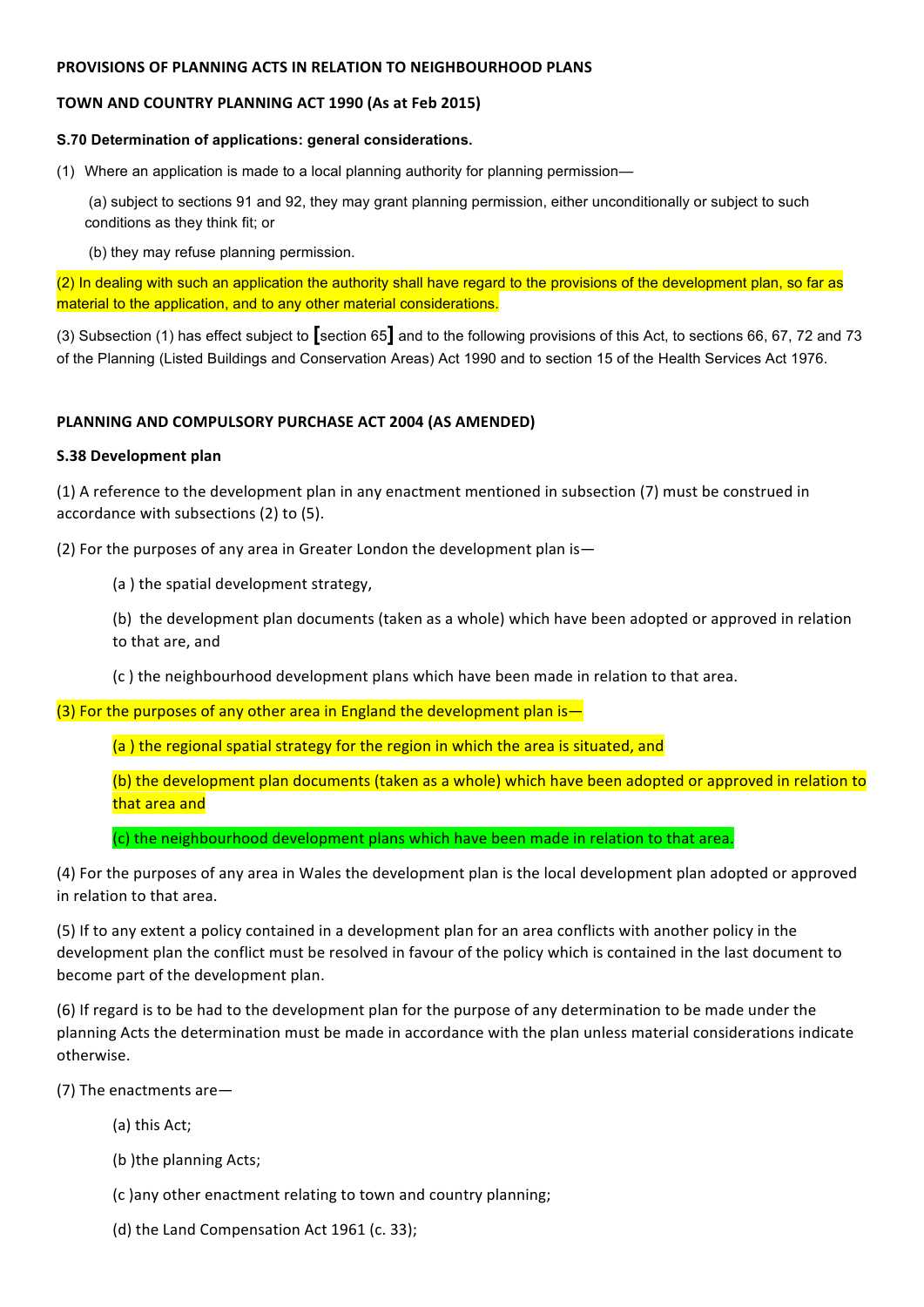(e) the Highways Act 1980 (c. 66).

(8) In subsection (5) references to a development plan include a development plan for the purposes of paragraph 1 of Schedule 8.

(9) Development plan document must be construed in accordance with section 37(3).

(10) Neighbourhood development plan must be construed in accordance with section 38A."

## **S38A Meaning of "neighbourhood development plan"**

(1) Any qualifying body is entitled to initiate a process for the purpose of requiring a local planning authority in England to make a neighbourhood development plan.

(2) A "neighbourhood development plan" is a plan which sets out policies (however expressed) in relation to the development and use of land in the whole or any part of a particular neighbourhood area specified in the plan.

(3) Schedule 4B to the principal Act, which makes provision about the process for the making of neighbourhood development orders, including—

(a) provision for independent examination of orders proposed by qualifying bodies, and

(b) provision for the holding of referendums on orders proposed by those bodies,

is to apply in relation to neighbourhood development plans (subject to the modifications set out in section 38C(5) of this Act).

(4) A local planning authority to whom a proposal for the making of a neighbourhood development plan has been made—

(a) must make a neighbourhood development plan to which the proposal relates if in each applicable referendum under that Schedule (as so applied) more than half of those voting have voted in favour of the plan, and

(b) if paragraph (a) applies, must make the plan as soon as reasonably practicable after the referendum is held.

 $(5)$  If-

(a) there are two applicable referendums under that Schedule as so applied (because the plan relates to a neighbourhood area designated as a business area under section 61H of the principal Act), and

(b) in one of those referendums (but not the other) more than half of those voting have voted in favour of the plan,

the authority may (but need not) make a neighbourhood development plan to which the proposal relates.

(6) The authority are not to be subject to the duty under subsection  $(4)(a)$  if they consider that the making of the plan would breach, or would otherwise be incompatible with, any EU obligation or any of the Convention rights (within the meaning of the Human Rights Act 1998).

(7) Regulations made by the Secretary of State may make provision as to the procedure to be followed by local planning authorities in cases where they act under subsection (6).

(8) The regulations may in particular make provision—

(a) for the holding of an examination,

(b) as to the payment by a local planning authority of remuneration and expenses of the examiner,

(c) as to the award of costs by the examiner,

(d) as to the giving of notice and publicity,

(e) as to the information and documents that are to be made available to the public,

(f) as to the making of reasonable charges for anything provided as a result of the regulations,

(g) as to consultation with and participation by the public, and

(h) as to the making and consideration of representations (including the time by which representations must be made).

(9) The authority must publish in such manner as may be prescribed—

(a) their decision to act under subsection (4) or (6),

(b) their reasons for making that decision, and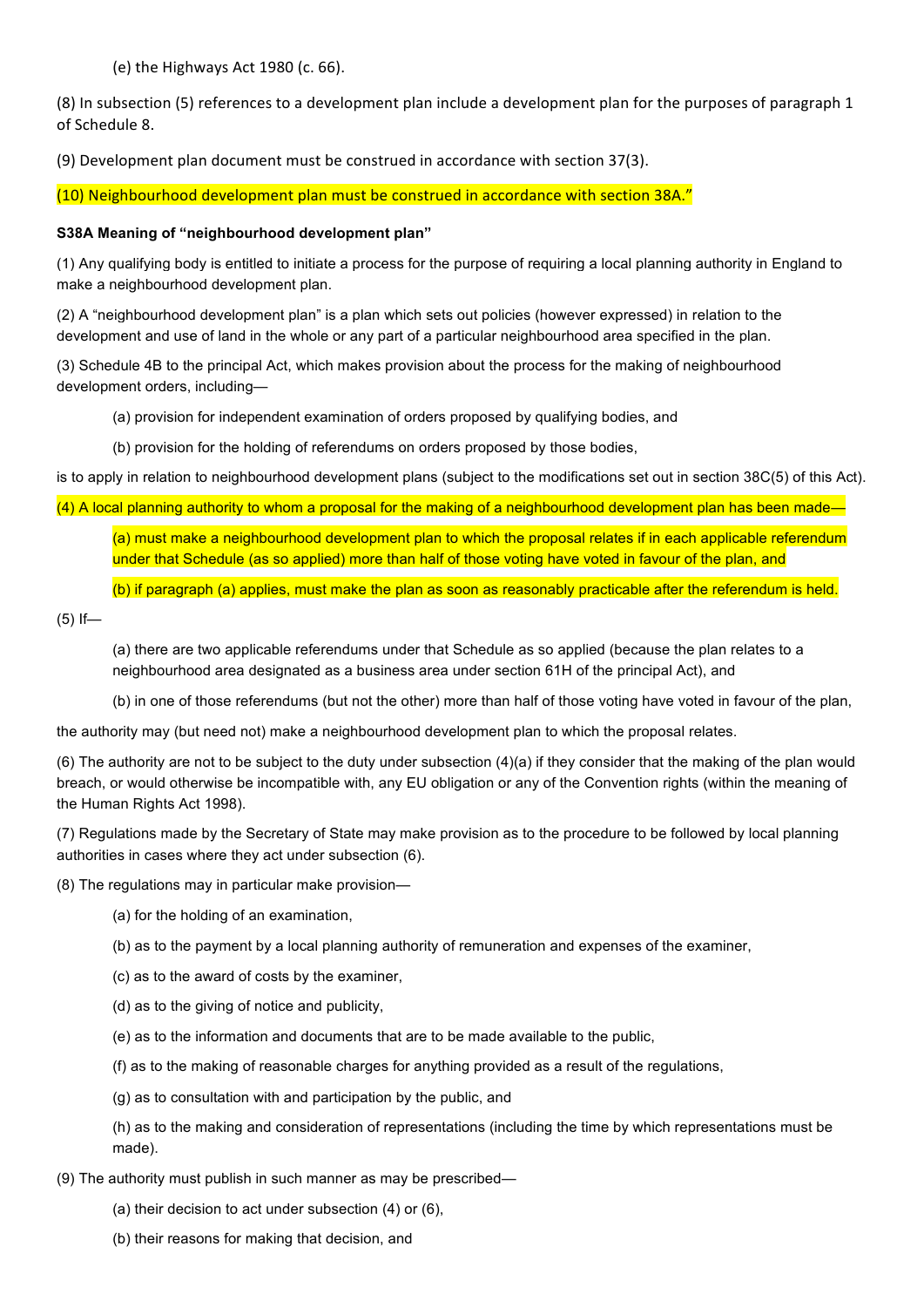(c) such other matters relating to that decision as may be prescribed.

(10)The authority must send a copy of the matters required to be published to—

- (a) the qualifying body that initiated the process for the making of the plan, and
- (b) such other persons as may be prescribed.

(11) If a neighbourhood development plan is in force in relation to a neighbourhood area—

(a) a qualifying body may make a proposal for the existing plan to be replaced by a new one, and

(b) the process for the making of the replacement plan is the same as the process for the making of the existing plan.

(12) For the purposes of this section—

- "local planning authority" has the same meaning as it has in Part 2 (see section 37), but the Broads Authority are to be the only local planning authority for the Broads,
- "neighbourhood area" has the meaning given by sections 61G and 61I(1) of the principal Act,
- "prescribed" means prescribed by regulations made by the Secretary of State, and
- "qualifying body" means a parish council, or an organisation or body designated as a neighbourhood forum, authorised for the purposes of a neighbourhood development plan to act in relation to a neighbourhood area as a result of section 61F of the principal Act, as applied by section 38C of this Act.

#### **S38B Provision that may be made by neighbourhood development plans**

(1) A neighbourhood development plan—

- (a) must specify the period for which it is to have effect,
- (b) may not include provision about development that is excluded development, and
- (c) may not relate to more than one neighbourhood area.

(2) Only one neighbourhood development plan may be made for each neighbourhood area.

(3) If to any extent a policy set out in a neighbourhood development plan conflicts with any other statement or information in the plan, the conflict must be resolved in favour of the policy.

(4) Regulations made by the Secretary of State may make provision—

- (a) restricting the provision that may be included in neighbourhood development plans about the use of land,
- (b) requiring neighbourhood development plans to include such matters as are prescribed in the regulations, and
- (c) prescribing the form of neighbourhood development plans.

(5) A local planning authority must publish each neighbourhood development plan that they make in such manner as may be prescribed by regulations made by the Secretary of State.

(6) Section 61K of the principal Act (meaning of "excluded development") is to apply for the purposes of subsection (1)(b).

#### **S38C Supplementary provisions**

(1) The following provisions of the principal Act are to apply in relation to neighbourhood development plans.

(2) The provisions to be applied are—

- (a) section 61F (authorisation to act in relation to neighbourhood areas),
- (b) section 61I(2) and (3) (neighbourhood areas in areas of two or more local planning authorities),
- (c) section 61M (revocation or modification of neighbourhood development orders),
- (d) section 61N (legal challenges),
- (e) section 61O (guidance), and